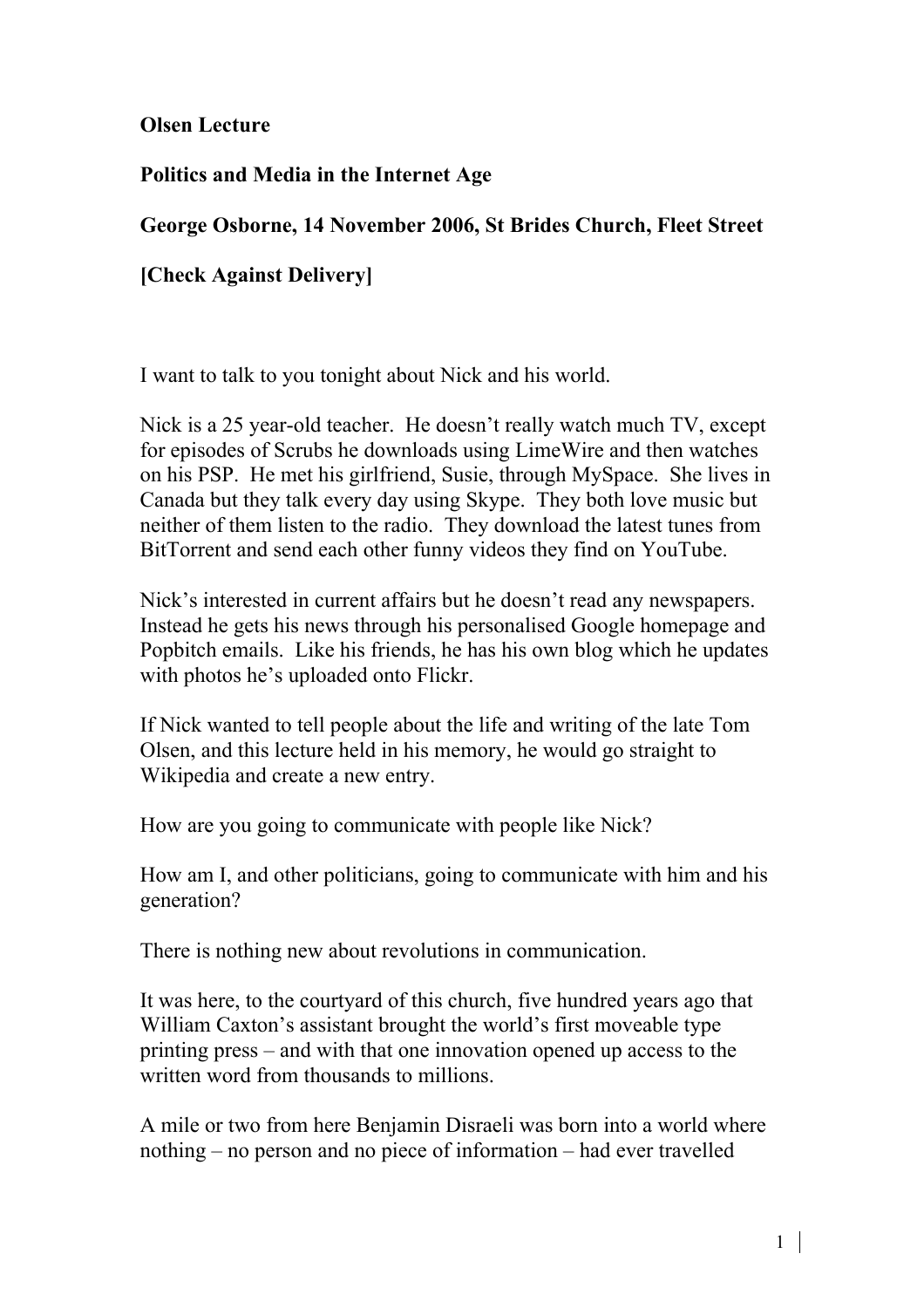faster than a horse. By the time he was Prime Minister he was communicating with Australia by telegraph.

And then came the ages of radio and television that created popular mass culture and forged common national experiences – from crowding around tiny screens to see the Coronation to sitting in front of widescreens watching in horror the collapse of the World Trade Centre.

Now we are in the early stages of the internet revolution.

But I think most of us –in politics and in the traditional media - have been slow to recognise the profound change which the latest revolution is bringing about in our society.

We see it as merely another communication medium.

As well as issuing press releases we also post them on the party website. As well as doing a TV interview we record a podcast. As well as printing our newspapers on paper we put them on-line.

But the internet revolution is much more than that. It is bringing about a decisive shift in the balance of power.

The printing press, the radio station and the television studio are all essentially what you might call 'one to many' technologies: I the newspaper editor or the programme editor decide what you are going to consume.

Of course, you are entitled to switch channel or buy another newspaper – but then you are simply putting another editor in charge.

The difference with the internet revolution is that it is a 'many to many' technology: everyone is becoming an editor.

In politics and in the media we've both assumed that we do the talking and the people listen. Now the people are talking back.

It's exciting, liberating, challenging and frightening too.

There are 57 million blogs and the number increases by 100,000 every single day.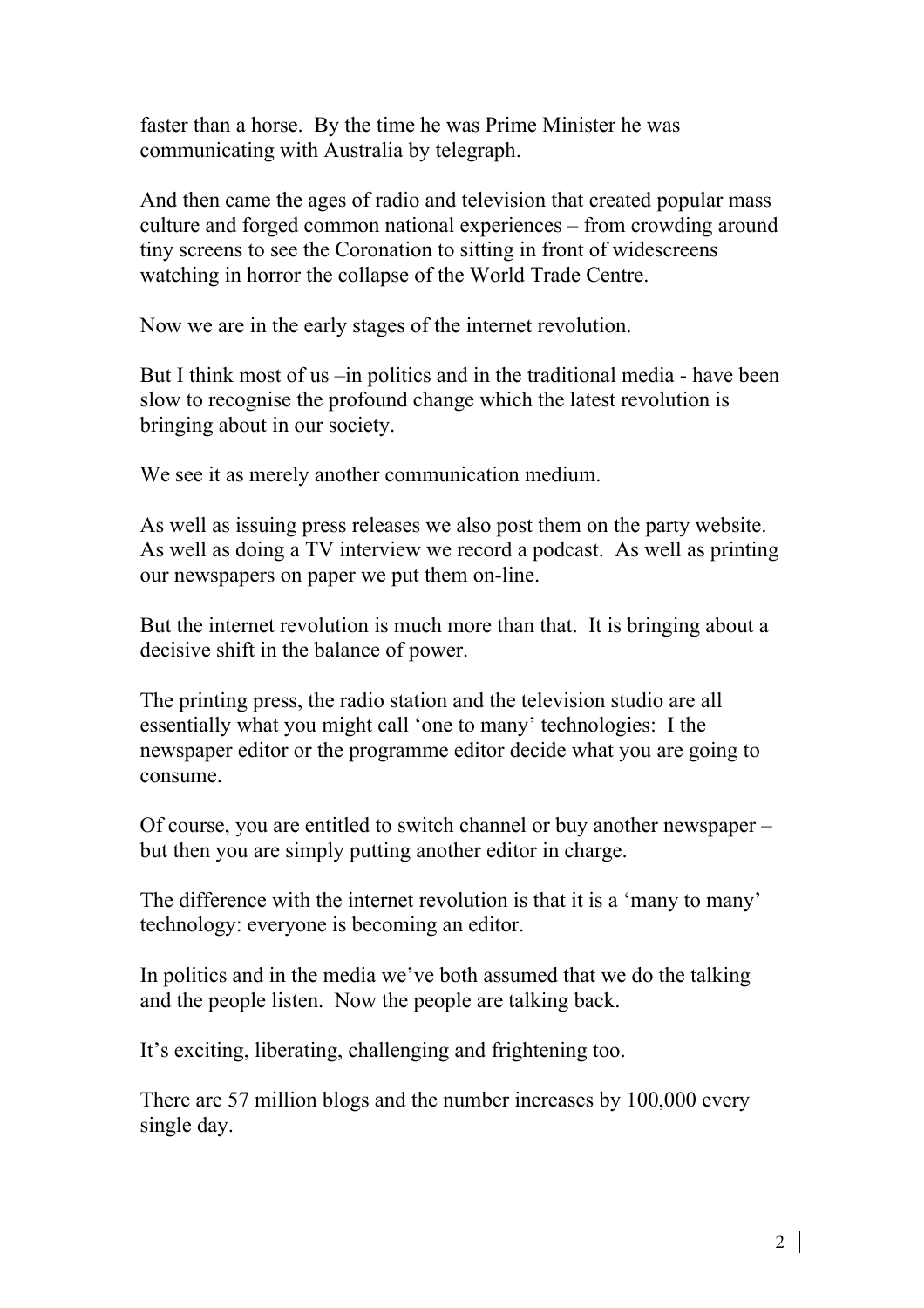Over 125 million people have created their own MySpace page – and 250,000 new people do so each week.

Every minute fifteen new user-generated videos are uploaded on to YouTube.

This is today. What will it be like in five or ten year's time?

It is very different from the world we all grew up in  $-$  the world of a mass culture. We had access to three or four TV channels and half a dozen radio stations. By and large everyone watched the same programmes, read the same newspapers, went to see the same blockbuster movies and listened to same hit songs. We received our political information from a dozen of so columnists, another dozen political editors and a handful of TV shows like *Weekend World* or *Panorama.*

This world is alien to the generation below me. As Chris Anderson has written in his seminal book *The Long Tail*, this new generation has unlimited and unfiltered access to information of all sorts – from the most mainstream to most obscure.

Their cultural landscape is "a seamless continuum from high to low, with commercial and amateur content competing equally" for attention. There is no distinction between the mainstream hit movie and the usergenerated video, no difference between the award-winning newspaper columnist and the favourite blog site.

Where does this leave the mainstream media and the main political parties?

Let's start with the impact of 'Google-isation'.

The University of California at Berkeley produces a Report called 'How Much Information' which works out how much new information is produced in the world each year.

Their latest report showed that together we are creating 5 exabytes of new information a year.

An exabyte is a one with eighteen zeros and five exabytes is the equivalent of 40,000 new British Libraries.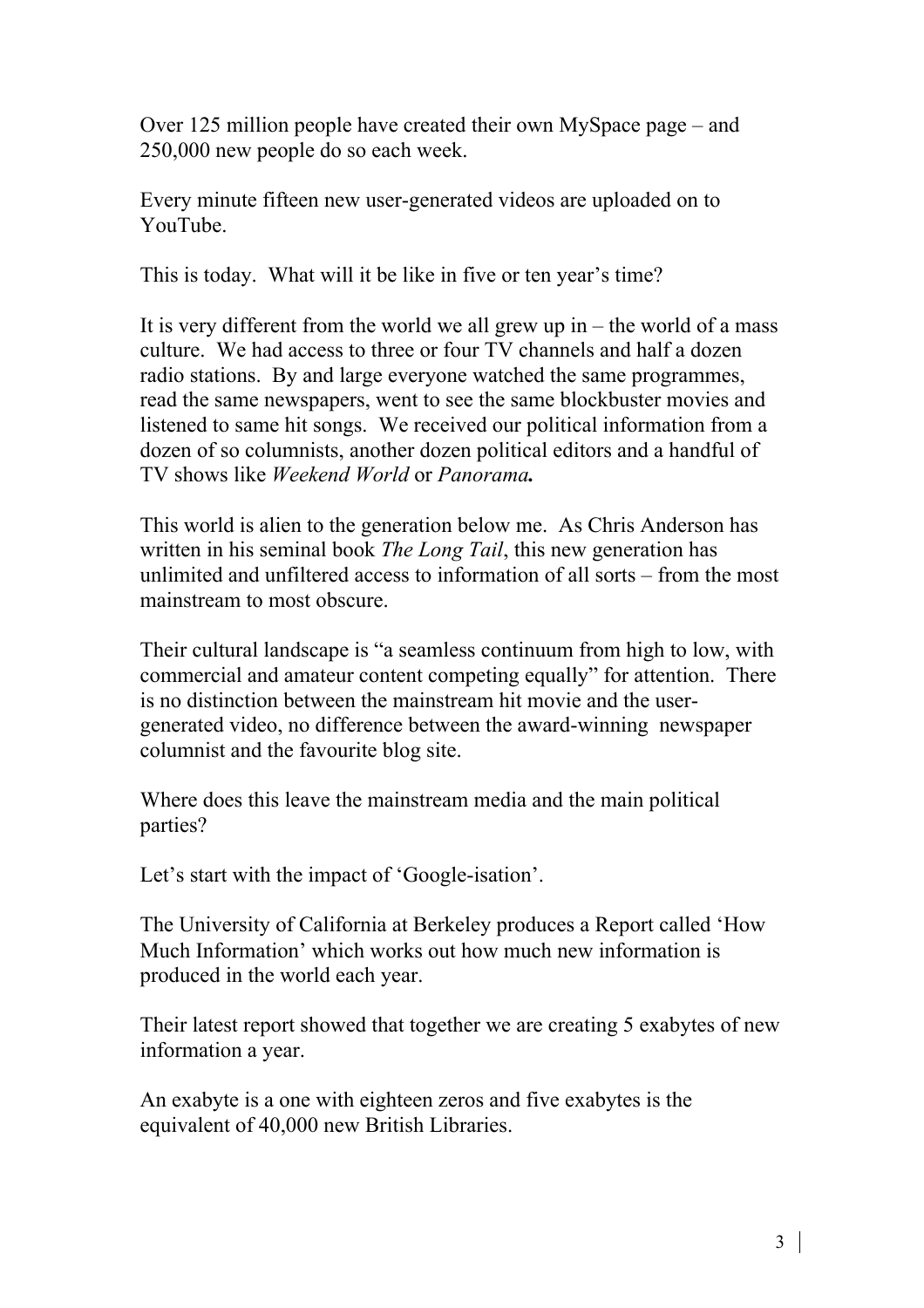If the incredible development of storage capability continues at its current pace then by the year 2015 everything ever printed or broadcast in the history of the world will be available on a single iPod.

I mean everything – every book, picture, newspaper, piece of music, TV programme, radio show in every language ever.

I remember when Eric Schmidt, the Chief Executive of Google explained this to me last month. He had flown over from America to speak at our Party Conference and I had taken him out to dinner with the editor of the Times and his political team.

There was silence around the table as we all absorbed this extraordinary fact. Then Peter Riddell asked Dr Schmidt a question: "Dr Schmidt, I'd like your advice please. I was planning to buy an iPod next week. Should I wait a bit?"

Peter tells me he is now the proud new owner of an MP3 device.

Of course, the key insight that Google had was that having so much information was useless unless people could search through it quickly and efficiently.

The old-saying goes that 'information is power'. Well now most households have access to more information than entire governments had access to just twenty years ago, and they can search through it far more quickly than an entire department of filing clerks could have in the past.

That empowerment is already transforming society. Take the medical profession. We go to our doctor when we are ill because he or she knows what is wrong with us and we do not. Or we didn't until now.

Each day seven and a half million Americans use the internet to get health information – more than double the number who visit a doctor. They are investigating their symptoms, swapping notes with other patients, comparing experiences of different drugs.

They no longer think doctor knows best. And they may be right. Last week there was a story that the diagnosis provided by Google is often more accurate than the diagnosis of an average GP.

Why are we so surprised? Doctors have been estimated to carry 2 million facts in their heads to help them to diagnose disease. But Google gives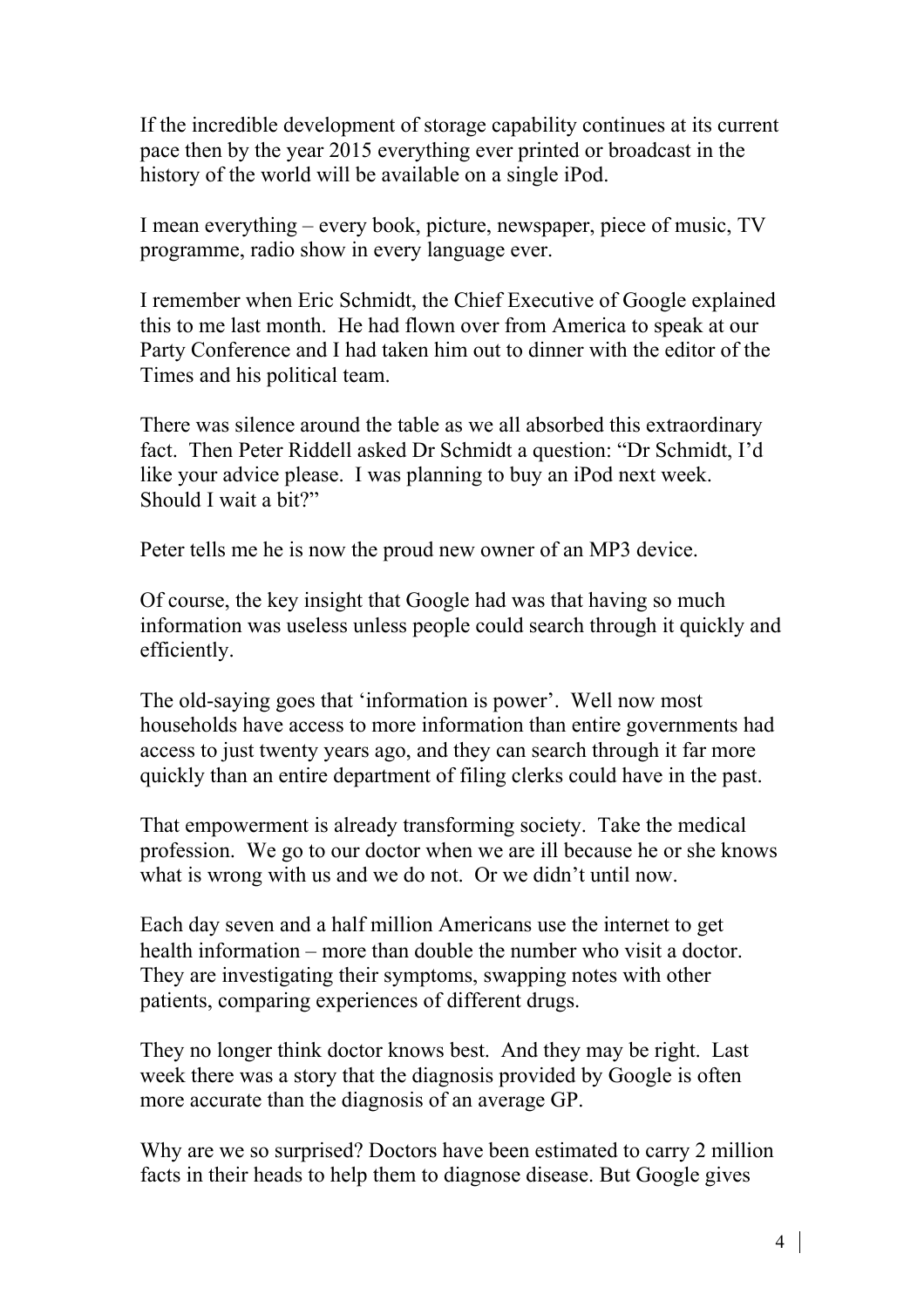patients access to over 3 billion medical articles, completely reversing the balance of information.

Your business in the media is information. You collect it, assess it, prioritise it and publish it. You tell us what you think we need to know. Now all those things can be done by a blogger on his PC.

This is profoundly liberating. But it also brings dangers. For not all information is equal. Some is wrong, some is malicious, some is dangerous.

The traditional media, operating sometimes uneasily within a rule of law, acted as a filter. That filter has gone.

Is it right that everyone can access sites that tell you how to commit suicide? Is it right that libellous rumour can be flashed across the world by an obscure website based abroad that leaves its victim with no recourse? Even if it is wrong, what can we or should we do about it?

The media is waking up to the democratisation of information, but the government – particularly in this country - is still fast asleep.

When it comes to public services, the government is racing just to catch up.

Of course the Government has created some new websites and many of the forms you need to fill in are now available for download. You can even fill in some forms over the net too.

That's the most basic reaction to new technology: doing the old thing a new way.

But to really harness the new technology, you need to rethink the way public services work. As we move from a one-to-many to a many-tomany world, it won't do to just replicate the same old processes, with new technology.

After all, it's good that you can now apply for your passport online, but why can't you check hospital waiting lists or doctor appointments in real time?

It's a step forward to be able to submit your tax forms online, but why is it not possible to find out where that money is being spent?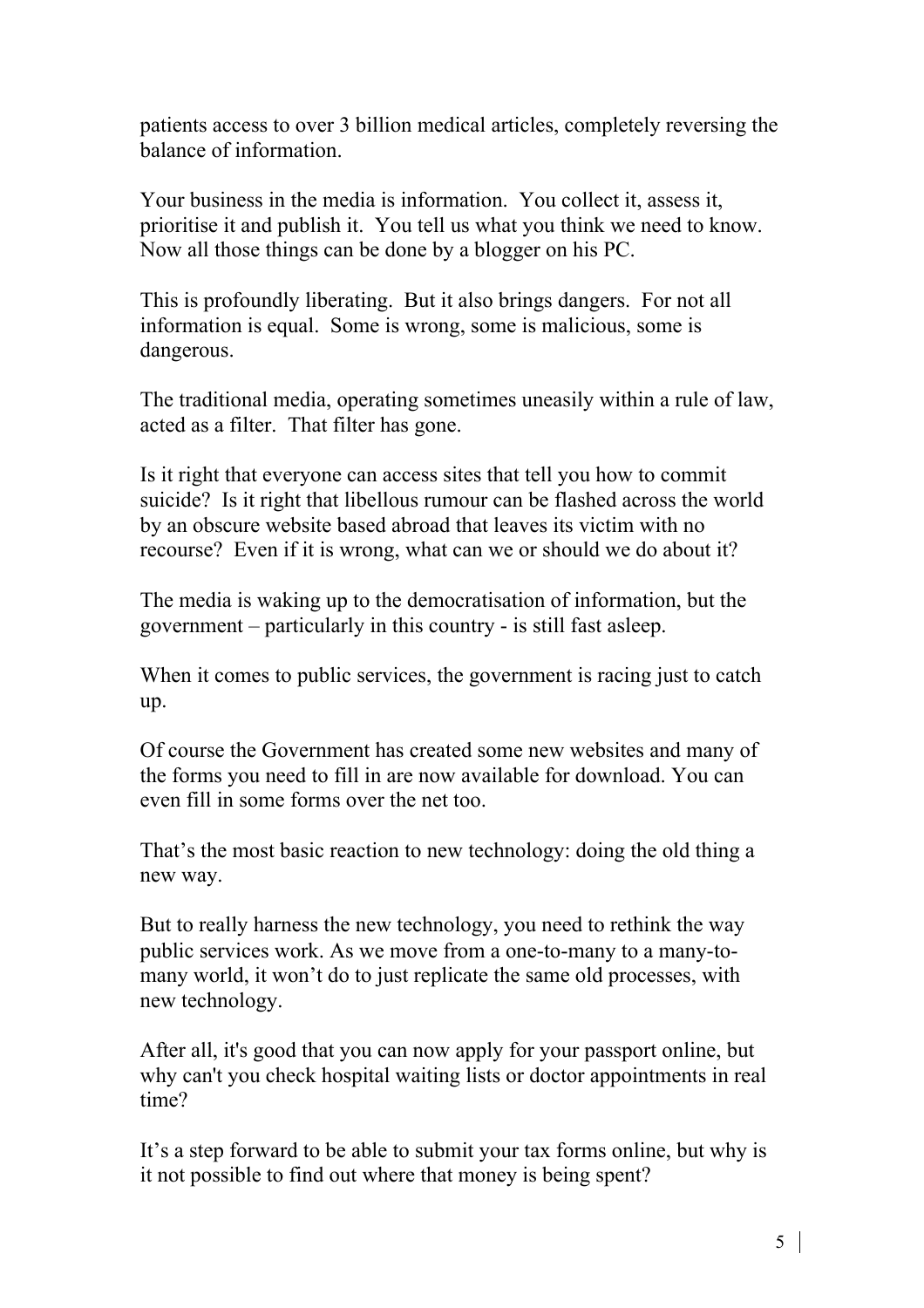There is certainly a public appetite for greater online interactivity. A survey last year found that over half of the public thinks that more public services should be available online.

So how should public services will look in a many-to-many world?

Well, part of the answer might actually be found in a particular student union bar. Like most student union bars, this one, named Ultra Thirsty, is full of young people chatting about music and overdrafts. Lecturers rarely venture in there, and any talk about assignments or homework is frowned upon.

But you won't find this bar on a map. It'is a virtual student union bar, part of East Anglia's Ultraversity initiative, which offers the UK's only fully online university degree courses. Ultraversity students never have to meet their tutors or go to freshers week - students can schedule their studies around their other commitments, and can get in touch with fellow students and tutors using instant messenging technology.

This personalisation and choice is a sign of things to come.

But it's more than that too. For in a truly networked world, where providers of services trust their customers and want to respond to their wishes, we would see provision of public services that really engages.

What the Government haven't understood, and what their huge IT blunders have shown, is that it's as much a change of culture as a change of technology.

A culture that welcomes criticism and comment – then reacts to it.

A culture that seeks customers' views and ideas at every stage of developing a service

A culture where every service can be improved, and no service is ever fully developed.

We are a long way from that vision now.

Secrecy remains the watchword. Whitehall knows best remains the assumption.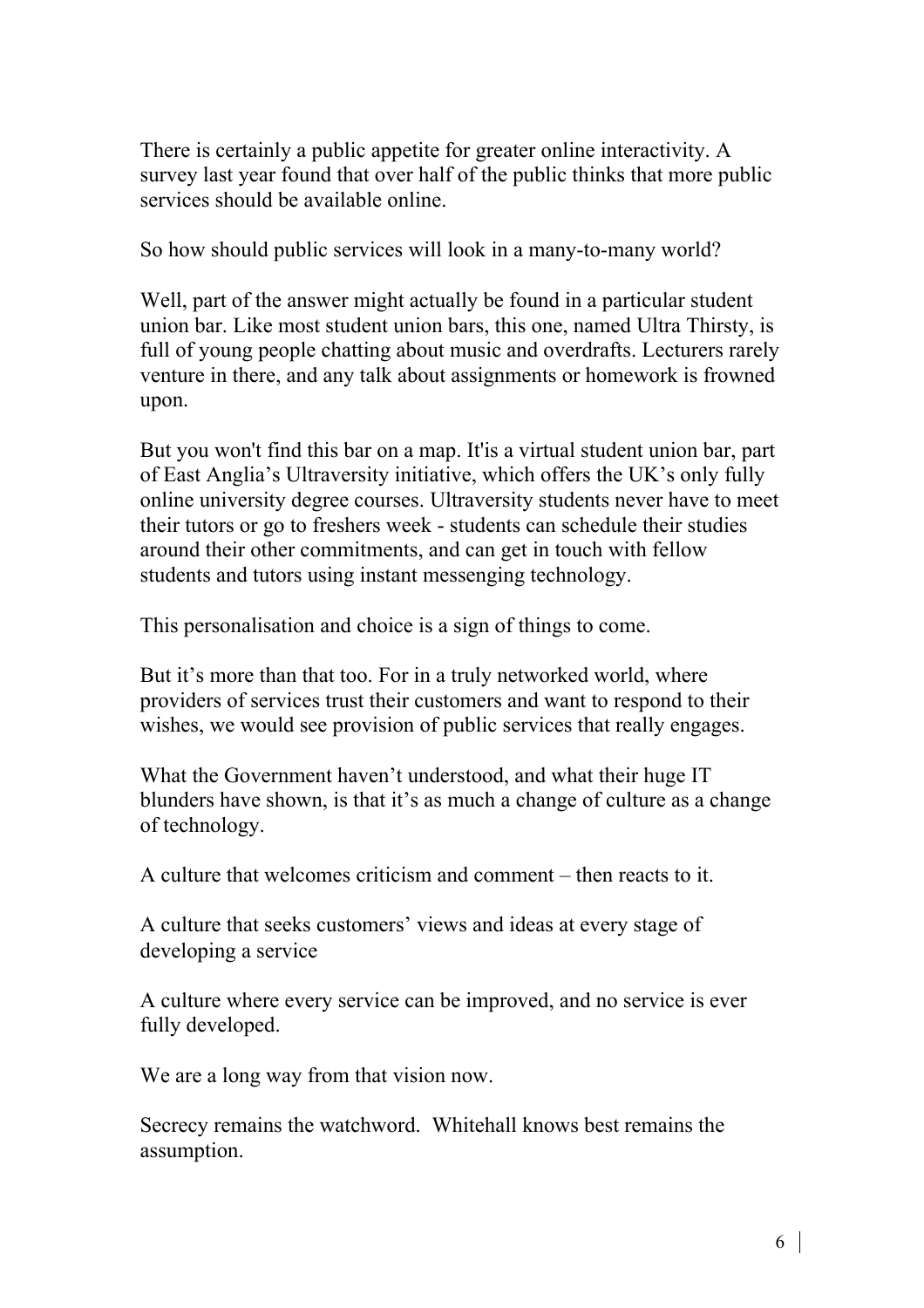Take something simple: today you cannot find out how much of your tax money is being spent in your local GP practice. It's not published by the government.

Neither is the amount it spends hiring new civil servants.

Or how much the NHS pays its chief executives.

When the rest of society is being opened up by the power of search, this secrecy is doomed.

In America they have taken a big step towards making information about government, and particularly government spending, accessible to all.

The Federal Funding Transparency and Accountability Act was signed into law this year on the back of bipartisan support. It will lead to the creation of a website that will allow any American citizen to search for exactly how federal money is being spent.

As the President put it: people will be able to "Google their tax dollars".

Nothing like that exists in Britain. But I hope it might. Tomorrow is the start of the new Parliamentary year.

In this session we will be introducing a Bill which would create a similar website over here. It would open up spending by the Treasury to scrutiny. Taxpayers in their own home could find out where their pounds are being spent.

In the best tradition of journalism, the public would be able to follow the money.

I hope the Government engages with the idea and accepts the legislation. If not then we might have to call upon what one of the co-sponsors of the American Bill, Senator Barack Obama called 'the army of bloggers' who overcame opposition over there.

But what is clear is that a public now used to accessing and searching a mass of information about their world will not tolerate governments who try to control or withhold information about how their money is spent.

Google-isation is just one of the forces transforming the world of politics and journalism.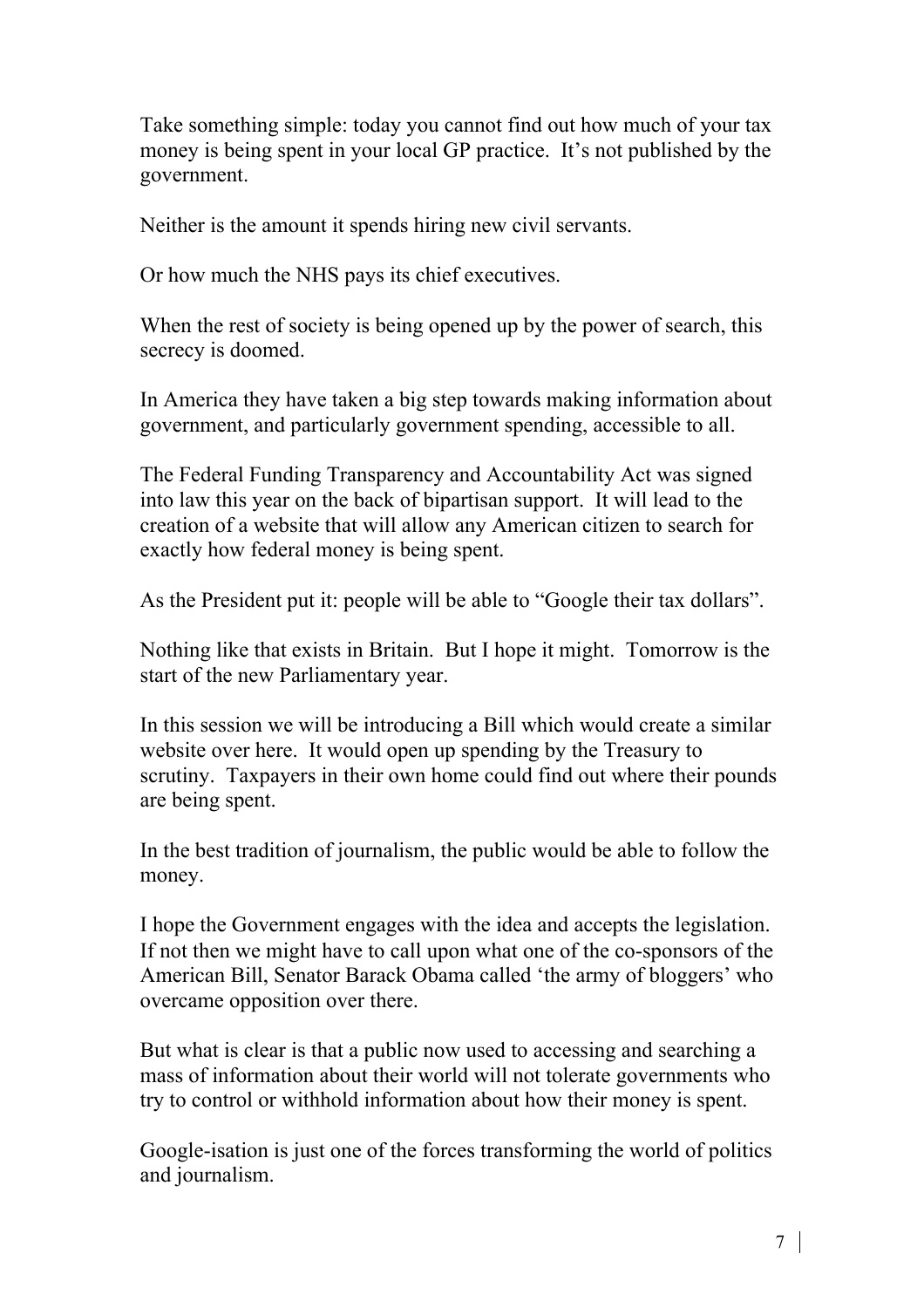Another is the rise and rise of on-line networks – the second phenomenon I want to look at today.

How many people here are friends with Tom Anderson?

You must know Tom. I met him in Santa Monica in July.

He's 30 years old. His interests are music, movies and – bizarrely – the history of Communism. His favourite bands include Superdrag and the Sex Pistols, and *Lawrence of Arabia* is one of top films.

Tom also has 125 million friends. Yes, 125 million friends. Because Tom is the co-founder of MySpace and when you join MySpace, as 125 million people have, Tom is your first friend.

MySpace is an on-line network which enables people to edit their own homepage with their own pictures, music, stories and links to their friends homepages.

It is not the only such network. 50 million people use Hi5 and 22 million are on Bebo. 29 million find friends on Friendster. 12 million look for dates on Match com.

These people are not brought together by a common geography or experience. Often they have never met each other.

What they share is a common interest.

We are used to people living in a particular place, or being employees of a particular company, or members of a trade union, or readers of a newspaper. We are used to being organised by others and having others speak on our behalf.

These on-line networks are different. People are organising themselves and speaking for themselves. And they are mobilising politically.

Earlier this year, in one of the biggest marches in American history, half a million people gathered in Los Angeles to support the rights of immigrants.

They were brought together by on-line social networks. Because the march was not organised through established pressure groups or unions,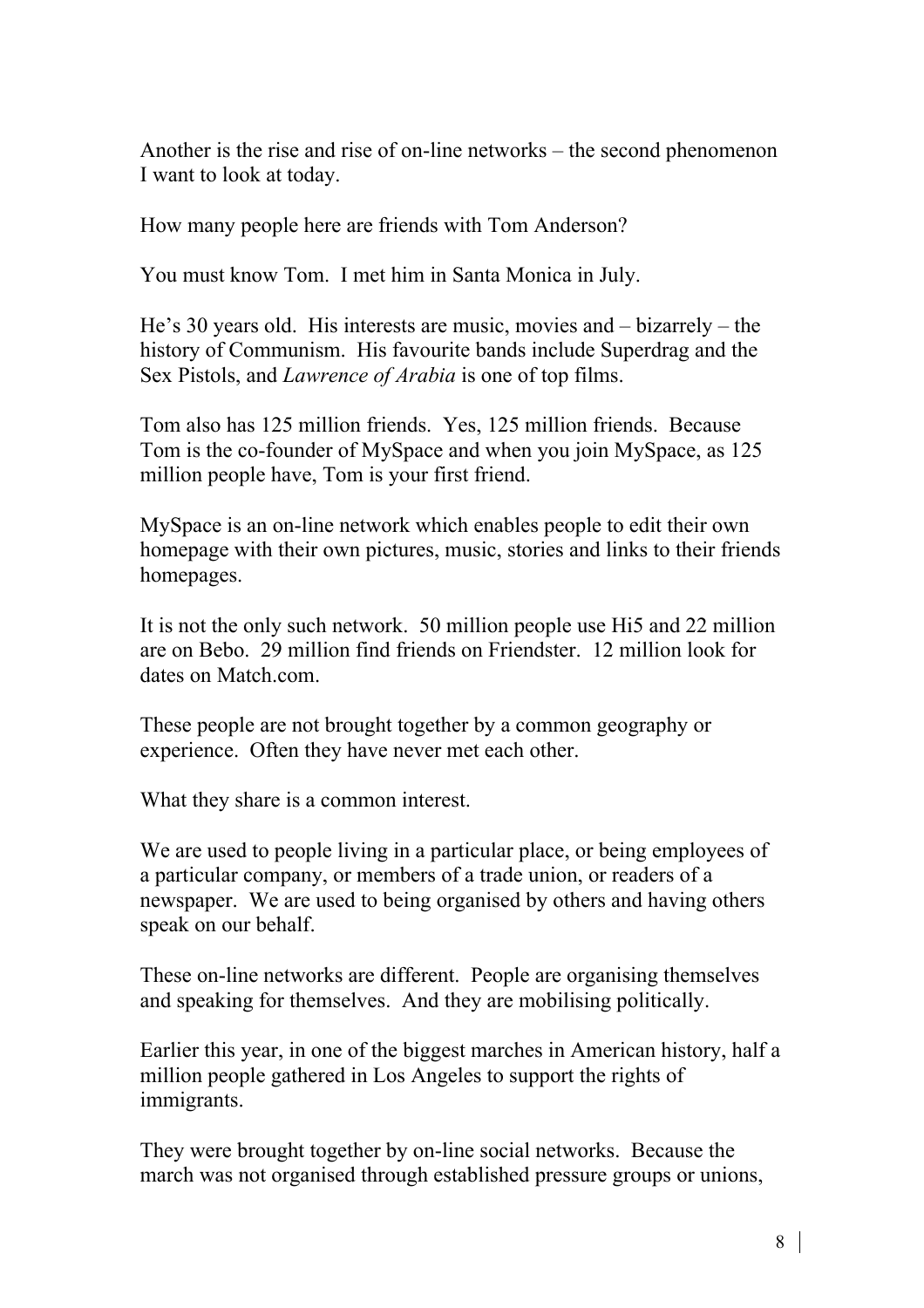the people who turned up were not the usual political activists – in fact they were the people that conventional politics usually fails to reach like non-voters and illegal immigrants.

That's not to say the traditional political parties in the US aren't using social networks – or perhaps I should say being taken over by networks.

If you had logged onto Moveon.org last Tuesday, tapped in a ZipCode, you would have been directed to the nearest house where you could go to make phone calls on behalf of Democrat candidates. 6,921,000 such calls were made via the website.

These on-line political networks are springing up in the UK too now – and interestingly they are almost all Conservative ones.

Take Conservativehome.com.

It's an on-line community of Conservative activists that engages in a constant commentary on what the Conservative Party leadership is up to. Thanks to them our attempts to keep our new A-list of candidates secret lasted about 24 hours – not because it leaked but because individual candidates were identified one by one by friends and friends of friends on the network.

My first reaction was to be annoyed. And then I paused and thought about it, and realised something exciting was happening. There was a vibrant, noisy, irreverent Conservative community out there. Our party was alive not dying.

Although I am sometimes the target of members on Conservativehome.com, it is unambiguously a good thing that it exists.

For it – and other websites like Iain Dale's blog and the new conservative internet TV station 18 Doughty Street - are sure signs of the health of the Conservative movement.

That's why my fellow Shadow Cabinet colleagues and I regularly take part in interviews and discussions on websites like these.

Nothing like it exists on the Government side. Why? Because you simply couldn't imagine the current Labour leaders working with a website where Labour supporters took pop-shots at them.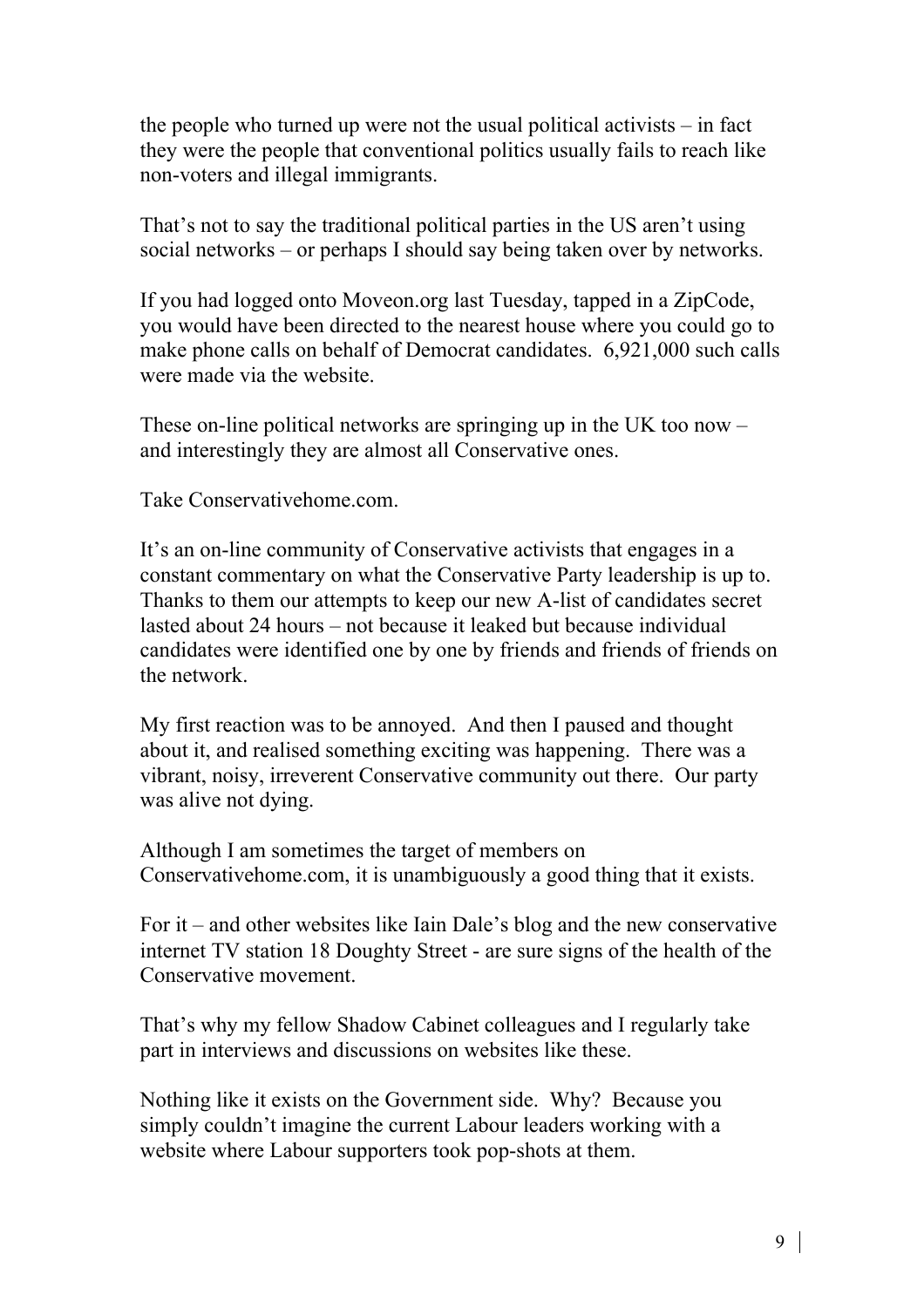They haven't yet realised that in a bottom-up age, a top-down government is unsustainable. The days when party leaderships and governments handed down decisions from on high is long over.

So too are the days when the public accepted that the political and media elites had a monopoly on wisdom.

Now we increasingly trust to the wisdom of crowds – the title of a fascinating book by James Surowiecki.

This is the third influence at work in our society I want to look at.

The argument is simple: groups of people are remarkably intelligent and are often smarter than the smartest people in them. Even if most of the people within a group are not especially well-informed or rational, the group can still reach a collectively wise decision.

There is nothing new about this insight.

Surowiecki gives the example of an agricultural fair near Plymouth one hundred years ago. There was a 'guess the weight' competition for a large ox and almost eight hundred people took part, many of them not farmers or breeders. When their average of all their individual guesses was worked out it turned out to be spot on. The collective wisdom of the crowd was better than the wisdom of its individual members.

The difference today is that the internet allows the input of tens of millions of people to be brought together. That is how search engines work.

Instead of experts deciding which order to rank the web pages in, the online community decides collectively by its actions.

Another example is Linux. Linux is the open-source operating system that is the main rival to Microsoft Windows.

Linux is constantly updated and improved. Yet no one owns Linux. No one is directing the improvements or updates. The code is available online and thousands of independent programmers make changes, fix bugs, and add new features – all for no personal gain.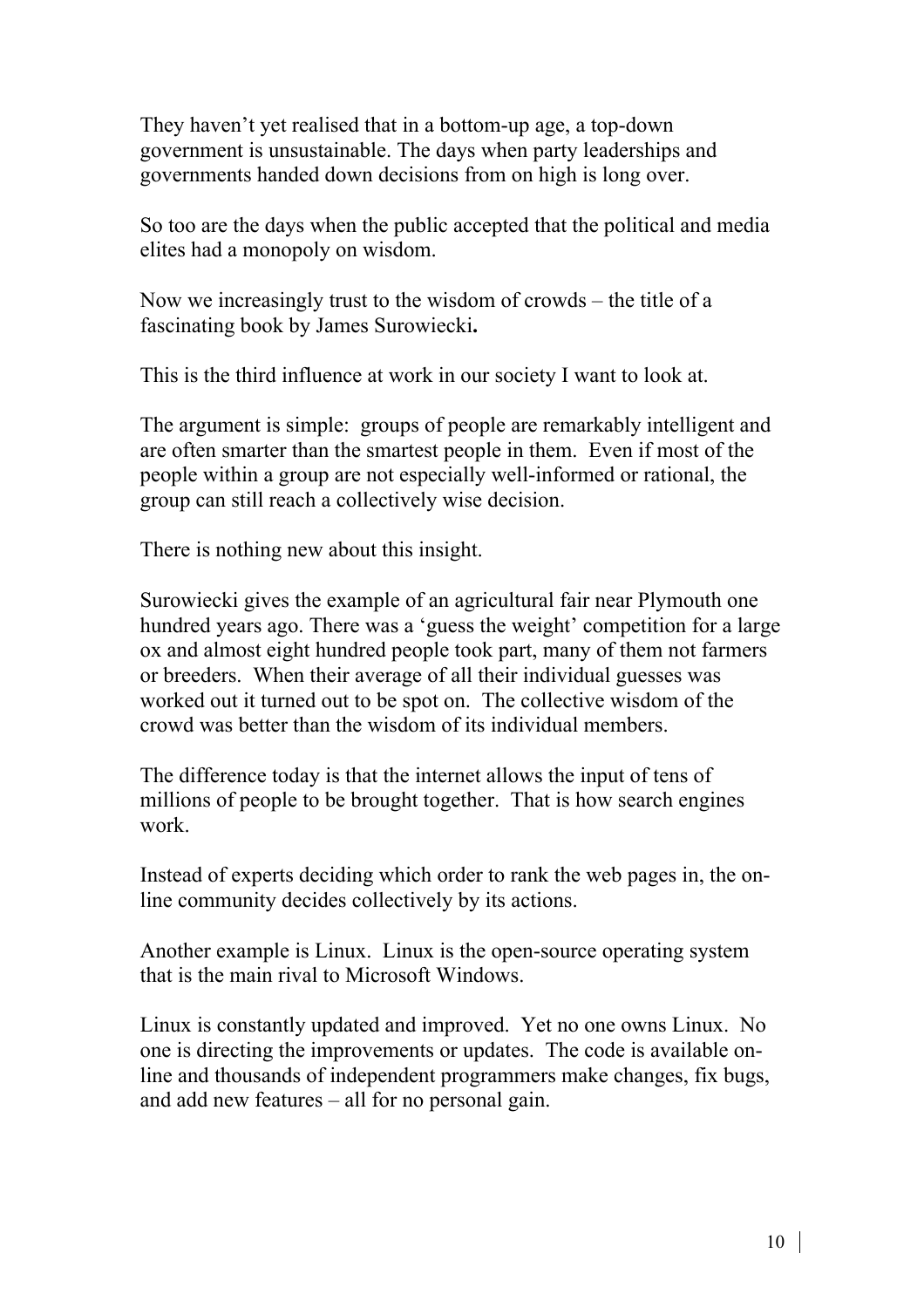The same principle is used to maintain Wikipedia, the on-line encyclopedia. The entries are created, edited, corrected and up-dated by the on-line community.

The idea stands on its head the concept of the traditional encyclopedia written by the most learned experts in its field. And the usual complaint is: how do you know what is written is true?

But then how do you know what appears in the Encyclopedia Britannica is true? A study last year by *Nature* magazine looked at a sample of entries on science and found that Wikipedia's entries had only four errors to Britannica's three, and of course they could be corrected in minutes instead of waiting for a reprint. What is more, Wikipedia has over a million entries – more than ten times Britannica's – so in many cases it's a question of facts versus no facts at all.

When some suggest that a similar approach is applied to politics we all throw up our arms. Edmund Burke famously wrote to his constituents in Bristol two centuries ago to explain to them that he was elected to exercise his own judgement on their behalf not to simply to reflect their opinions.

The assumption now is the same as it was then: ask the public for their views every four or five years at election time; but in-between elections, leave it to the experts.

Tomorrow morning we will have the Queen's Speech setting out the government's programme for the next year. It will be written by the Prime Minister, his Cabinet and their senior Civil Servants.

The recent BBC drama 'The Amazing Mrs Pritchard' suggested another approach. Mrs Pritchard is a supermarket manager who suddenly becomes Prime Minister. She then asks everyone in the country to send in their ideas about what should be in the Queen's Speech.

It sounds like a fantasy, but in Estonia – one of the most internet savvy of all the European nations – the government has set up a website called 'Today I Decide'. Anyone can send in their ideas on policy. Some of these ideas have now ended up in legislation.

The idea of direct democracy – a permanent referendum on the direction of government – has always shocked those who regard politics as their preserve – the politicians and the pundits.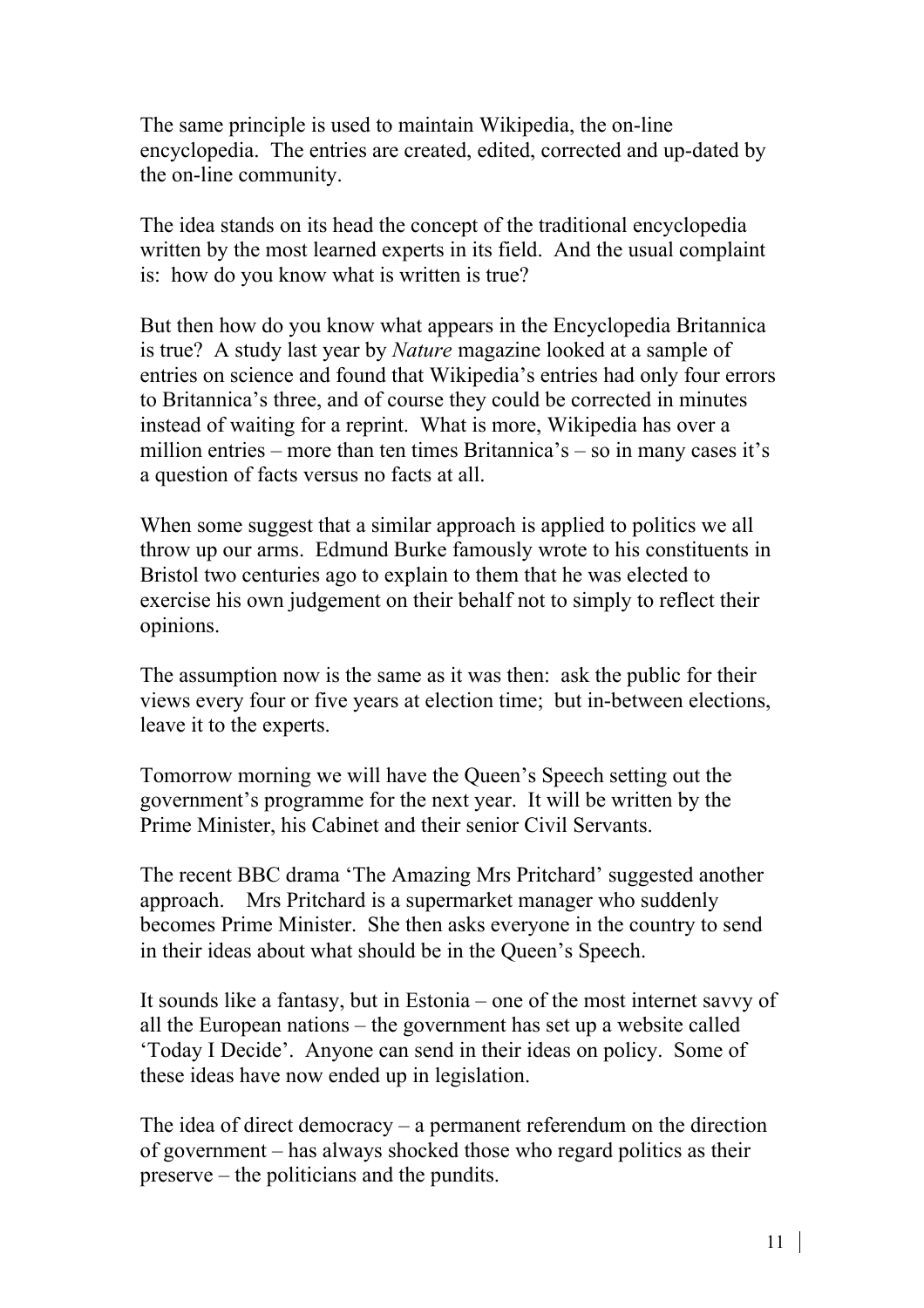Wouldn't people just jump on the latest bandwagon? Wouldn't we be at the mercy of populist gestures and short-term decision making?

Well who are we to know? Perhaps we should trust more to the wisdom of crowds.

In my Party's current policy review we are certainly taking a much more open approach. The on-going work of the different review groups is posted on our websites. The public are invited to take part and submit their views. And they do.

It is the very reverse of the usual, secret policy-making approach which political parties have traditionally favoured. It exposes us to cheap shots from our opponents.

But we think it is in tune with the times in which we live.

So too is the rise of user-generated content. The fourth and last aspect of the internet revolution I am going to look at.

Over a third of all internet users have posted something they have created on the website.

700 million videos are viewed on YouTube every week.

The size of the blogosphere is doubling every 230 days.

One million photos are up-loaded onto Flickr, the on-line photo album, every day.

The traditional media is having to play catch-up.

Jeremy Paxman is currently asking Newsnight viewers to submit their own short films which the programme will then broadcast – although he does his best to conceal his enthusiasm for the idea.

Tens of thousands of people have up-loaded pictures of their gardens onto the Daily Telegraph's new website. The Times has a blog of blogs.

But the challenge for you remains: how does a media industry which has always operated on the principle of offering a single product  $-$  a TV show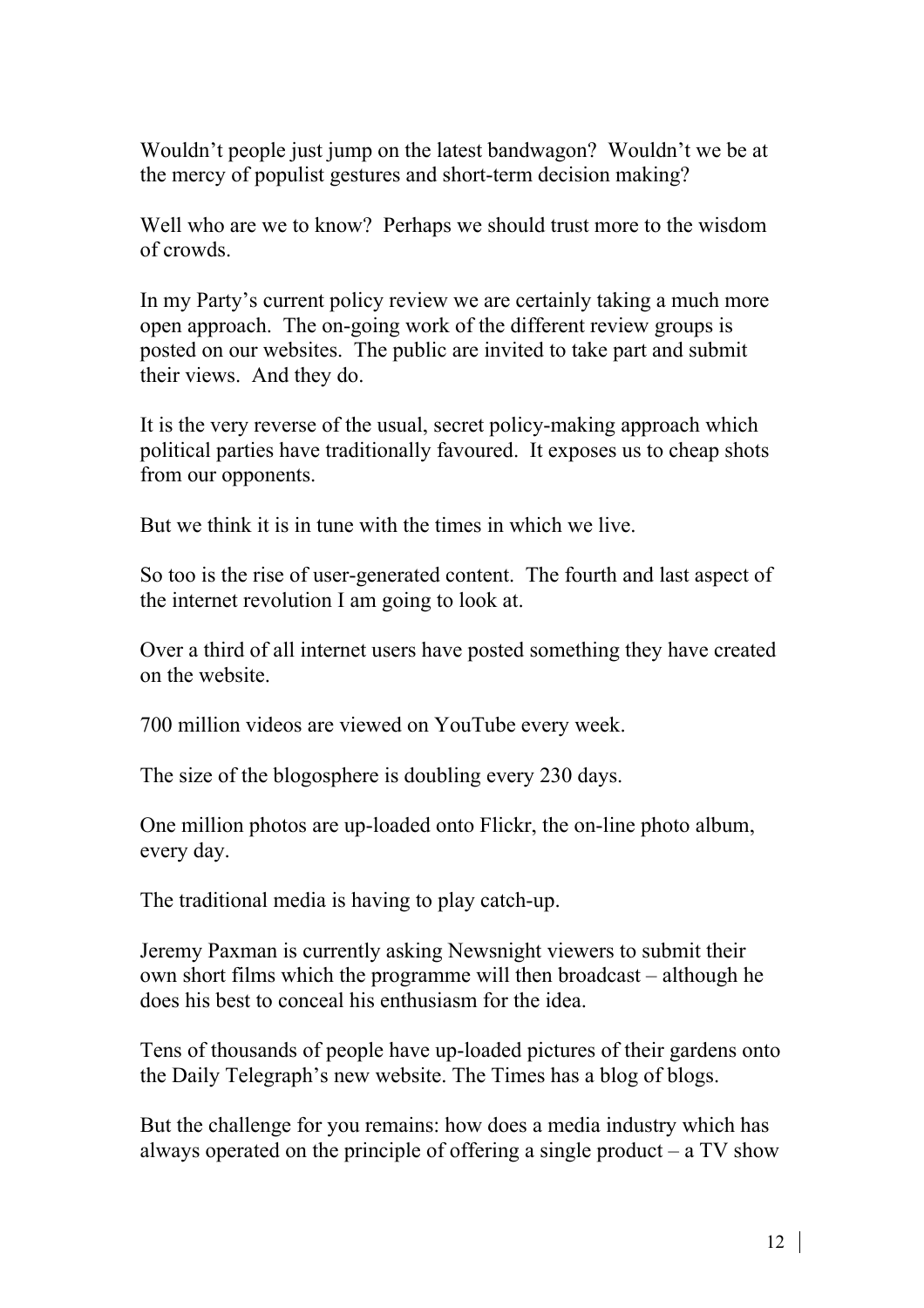or a newspaper – to a million people adapt to a world where one person can now choose from a million products?

In the last century, as the political world evolved to the innovation first of the radio, then of the TV, we have seen a trend of increasingly intermediated political debate.

Out with the three-hour speech, directly reported. In with the sound-bite, and the ten second answer. Politicians sometimes mourn the loss of pages and pages of direct reporting of Parliamentary debate. I'm sure the reading public don't.

Over time, the role and importance of journalists as commentators has increased. Stories less often begin with a description of the facts than with description of reaction to them.

Now, just when the technology is making it possible to have a direct conversation between politicians and the people we find that commentary is not decreasing but exploding. On the web yet more the blurring of commentary and reporting is complete.

What matters is search. Faced with the arguments from every side, and claim then counter-claim of facts from interested parties, the public still turn to their trusted commentator to guide them through – not just those insider commentators in the mainstream media who now have blogs, but the thousands of part-time commentators whose thoughts are just as accessible over the net.

The cochophany of commentators is yet another example of the long tail.

User-generated content presents a real challenge to politicians too.

There is the looming threat of the permanent campaign – where the politician is never allowed to be off-record or off-guard.

In the recent US elections some candidates were followed around with a video camera 24 hours a day. The moment they said something stupid or lost their temper the video clip was posted on YouTube. That's what happened to George Allen, who went from presidential front-runner to losing the Virginia Senate seat.